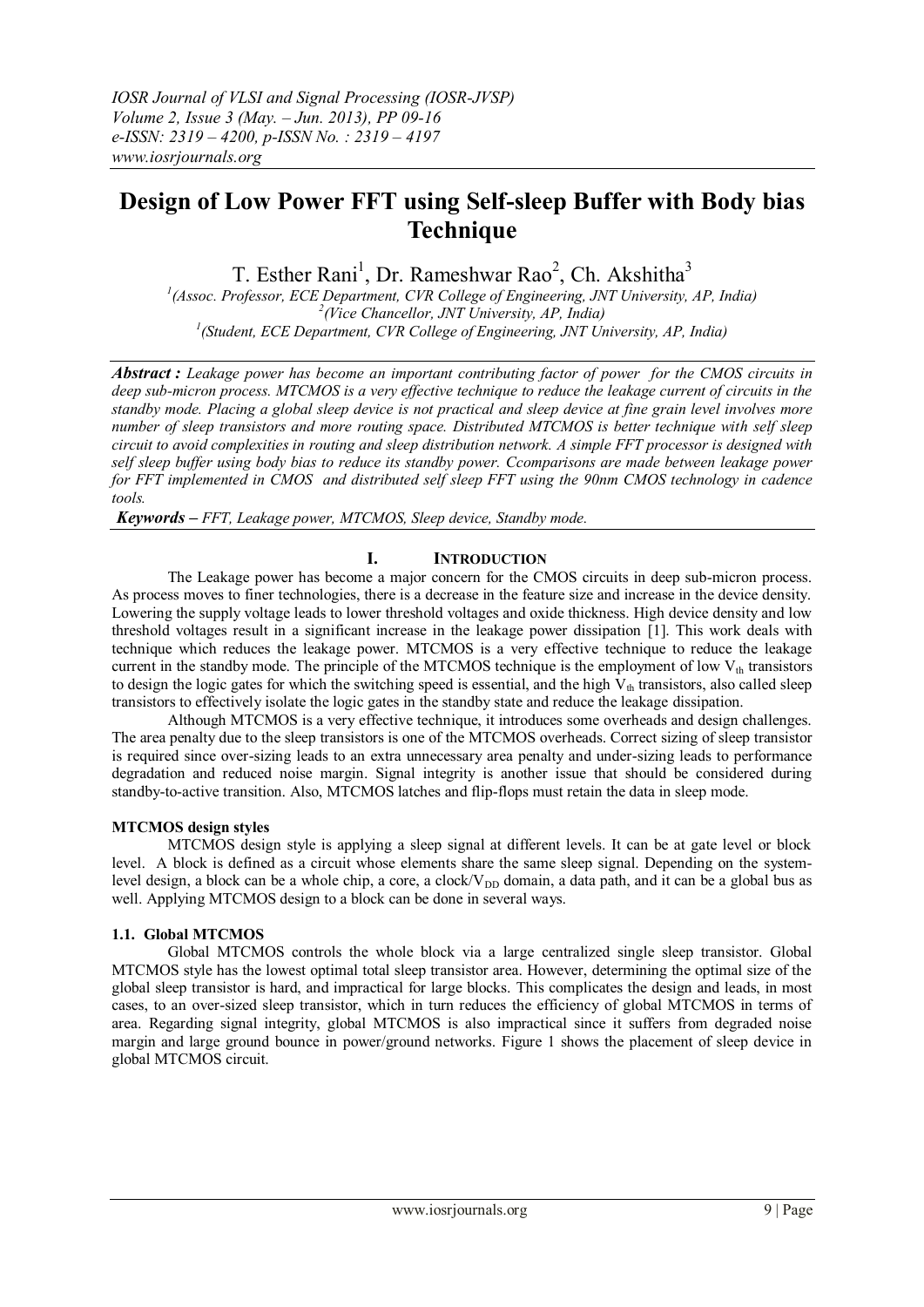



Global MTCMOS does not require intra-block sleep signal routing but it suffers from high virtual power/ground lines sizing and routing complexity. In deep submicron technologies, the increased power density coupled with reduced supply voltage and increased interconnect resistance make global MTCMOS not feasible [2-3].

# **1.2. Fine Grain MTCMOS**

In fine grain MTCMOS each gate has its own sleep Device as shown in figure 2. Determining the optimal sleep transistor size for fine-grain MTCMOS is easy. However, the area penalty is large. Fine-grain MTCMOS has the best signal integrity since the virtual power/ground are embedded within the gates. Fine-grain MTCMOS does not require virtual power/ground traces, but the sleep signal has to be delivered to all gates. Fine-grained MTCMOS offers many desirable advantages in terms of signal integrity and sleep transistor sizing complexity. However, it can only be considered when the sleep transistor area penalty can be tolerated [4].



Figure 2: Fine Grain cells

# **1.3. Distributed MTCMOS**

Distributed MTCMOS design shown in Figure 3 employs multiple sleep transistors for a single block. It can be applied in two ways. One way is cluster based, where a block is divided into clusters and each cluster has its own virtual power/ground and sleep device. Clustering is done based on the switching behavior of the gates to minimize the total sleep transistor area. Another way for distributed MTCMOS design is networkbased, also known as coarse-grain where many distributed sleep transistors are inserted between the actual and virtual power/ground networks inside the block [5]. In this type of network the sleep transistors share the charge/discharge currents. Distributed sleep transistor network was shown to be better than distributed clusters in terms of sleep transistor area and performance. Distributed MTCMOS styles simplify sleep transistor sizing compared to global MTCMOS, and reduce the total sleep transistor area compared to fine grain MTCMOS.



Figure 3: Distributed MTCMOS

Previous projection indicates that repeaters and buffers required for intra-block signaling will take70% of the total block cell count at the 32-nm node [6].Therefore, adding extra intra-block signals and buffers is not desirable. Distributed Cluster and network based MTCMOS are the most commonly used in industrial designs since they combine the advantages of both global and fine-grain MTCMOS. Moreover, unlike fine-grain style, distributed MTCMOS styles use the same standard-cells provided by library vendors.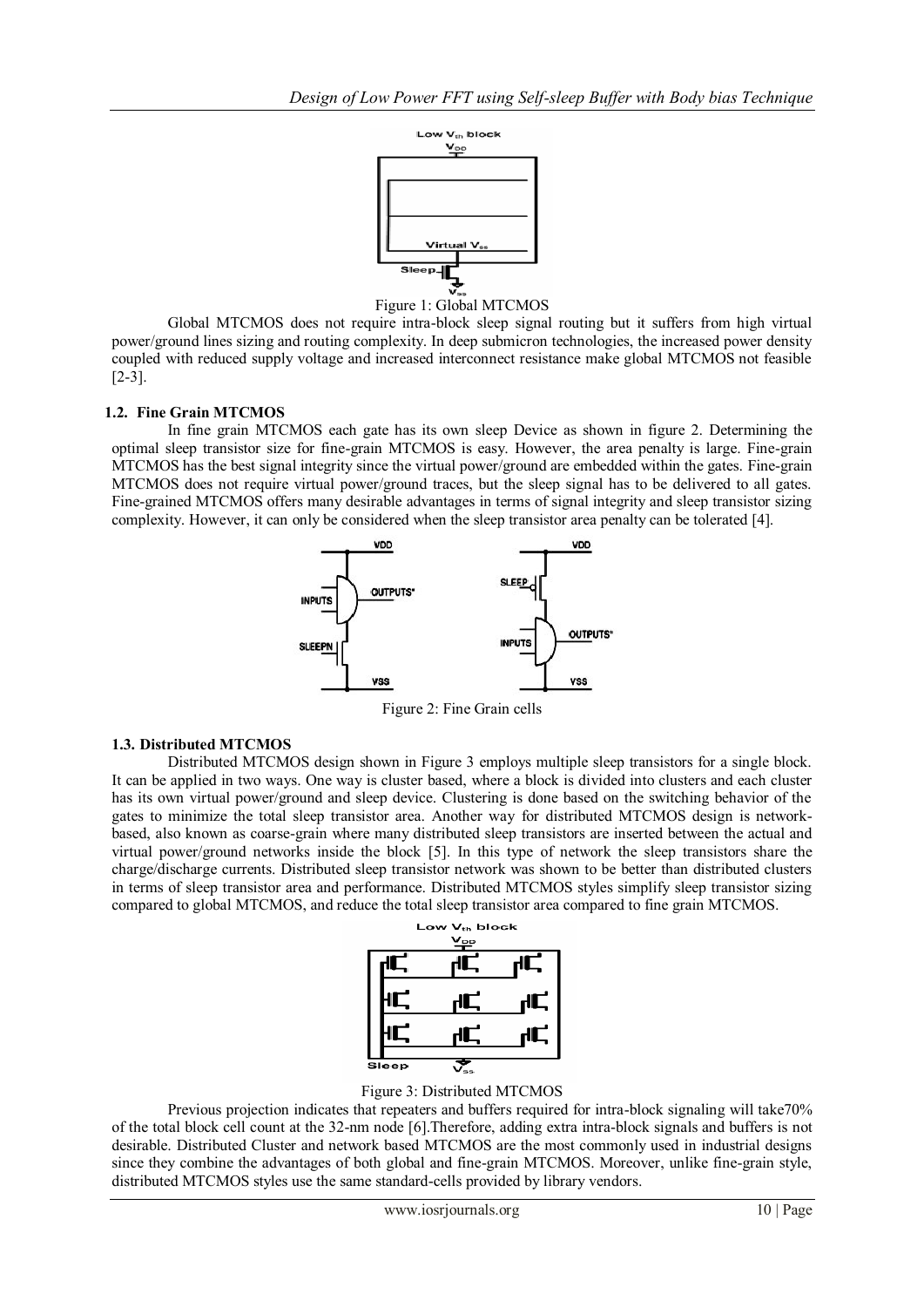# **2. Short Comings of Distributed MTCMOS**

In distributed MTCMOS, the sleep distribution network presents an overhead since the sleep signal has to be routed to all the sleep devices within the block. The sleep network is a multi-sink network which adds considerable routing complexity. Regular sleep transistor placement reduces the sleep signal routing complexity. However, the sleep signal still consumes precious routing resources and increases the total intra-block wire length, which in turn increases design cost. Moreover, sleep signal buffers consume leakage power in active and standby modes, and complicate buffer floor-planning and sleep signal routing.

Important metrics that greatly affect MTCMOS efficiency include active-to-sleep and sleep-to-active energy overheads. These metrics determine the minimum standby period that achieves overall power saving. Charging/discharging the sleep distribution network and its associated buffers introduce energy overhead comparable to the energy overhead of charging/discharging the virtual power/ground networks. Also sleep signal network delay affects performance since it is also a major contributor in the total standby-to-active delay. Moreover, sleep signal network requires careful timing analysis to accurately determine the wake-up delay. With all these complexities related to sleep signal distribution in distributed MTCMOS design styles, the integration density of a single block continues to increase.

In this work, the distributed MTCMOS challenges related to sleep signal distribution are targeted. The sleep network grows as the block size increases and more sleep transistors are employed. Distributed MTCMOS self-sleep buffer that is capable of generating a sleep signal based on the clock behavior is proposed.

# **II. SELF-SLEEP BUFFER**

NMOS and/or PMOS devices can be used for ground and/or power gating respectively. However, NMOS is preferred due to its reduced on-resistance compared to same size PMOS. During standby mode, the sleep transistors are turned off to disconnect the logic cell from the actual power/ground lines. During active mode, the sleep transistors are turned on to maintain the functionality of the circuit. The energy and performance overheads of going from active-to-standby and standby-to-active should be minimized. Also, MTCMOS requires extra routing due to the virtual power/ground lines, and sleep signal distribution. The latter, which is a major issue in distributed MTCMOS.

# **1. Necessity of Self Sleep Buffer**

In distributed MTCMOS cluster-based or network based, the sleep distribution network presents an overhead since the sleep signal has to be routed to all the sleep devices within the block. The sleep network is a multi-sink network which adds considerable routing complexity. Regular sleep transistor placement reduces the sleep signal routing complexity. However, the sleep signal still consumes precious routing resources and increases the total intra-block wire length, which in turn increases design cost.

Maintaining good signal integrity in the sleep distribution network is essential, especially for cluster based design where all the charging/discharging currents flow through a single sleep device. Sleep distribution network noise during active mode, as shown in Figure 4, increases the on-resistance of the sleep device and reduces its overdrive, which in turn degrades circuit performance and noise margin. This noise issue is critical for cluster based design since a single sleep transistor is shared by all the gates in the cluster.



Figure 4: Sleep signal crosstalk noise during active mode.

Therefore, the increased ON resistance of the sleep device affects all the gates performance. If such noise occurs during the peak current switching of the cluster, functional failure might occur. Buffering and shielding the sleep signal greatly helps in this issue. However, shielding increases the wiring cost and area. Whereas, buffering increases area and active-to standby-to-active power overhead. Moreover, sleep signal buffers consume leakage power in active and standby modes, and complicate buffer floor-planning and sleep signal routing.

Important metrics that greatly affect MTCMOS efficiency include active-to-sleep and sleep-to-active energy overheads. These metrics determine the minimum standby period that achieves overall power saving [7]. Also, sleep signal network delay affects performance since it is also a major contributor in the total standby-toactive delay. Moreover, sleep signal network requires careful timing analysis to accurately determine the wake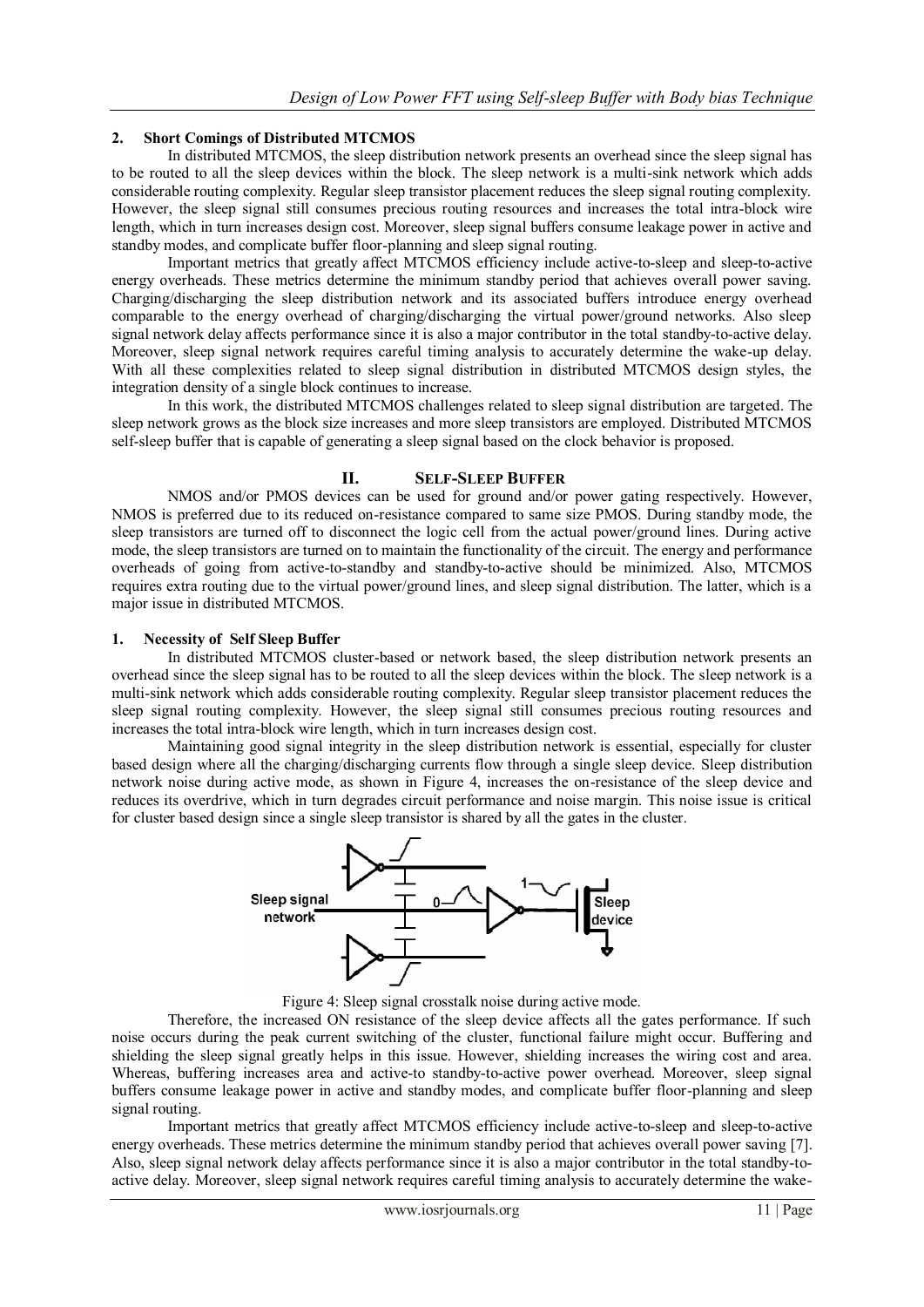up delay. With all these complexities related to sleep signal distribution in distributed MTCMOS design styles, and as the integration density of a single block continues to increase, design methods that take sleep signal distribution into account should be considered.

## **2. Advantages of self-sleep buffer**

For distributed cluster-based and network-based MTCMOS, a self-sleep buffer is assigned to each sleep transistor. The number of stages and the transistor sizes of the self-sleep buffer are based on the size of the sleep device. But, the self-sleep buffer eliminates the need for distributing a sleep signal to all the sleep devices since it uses the available clock signal as its input. As a result, the total intra-block wire length, routing complexity, and interconnect buffers are reduced. Sleep signal integrity during active mode is improved by the self-sleep buffers. The first reason for that is the very high resistance of the body biased PMOS. This makes the self-sleep buffer a noise filter during active mode, which helps in maintaining a glitch free sleep signal. The second reason is that the self-sleep buffer is driven by the clock signal which is the most well designed signal on the chip.

Moreover, the delay and power characteristics of the clock network are known, which eliminates the need for extra design effort in characterizing the delay and energy of the sleep network and maintaining its signal integrity. Scheduling the sleep signals inside the block to reduce ground bounce during sleep-to-active transition can be done easily by adding various delay elements to the self-sleep buffers. Also, the timing relation between the sleep signal and the clock is well determined, which helps in timing synchronization when going from standby to active mode.

The active-to-sleep and sleep-to-active MTCMOS energy overheads are reduced with the self-sleep buffer due to the elimination of the charging/discharging of the sleep signal interconnect and its associated buffers. The clock signal is gated in the presence of a sleep distribution network as well, thus clock switching during active-to-standby and standby-to-active transitions cannot be considered as overhead for self-sleep buffer method. The reduction in MTCMOS energy overhead during mode transitions reduces the minimum standby period that is required to achieve overall power reduction, and helps in switching more frequently between active and standby modes[7].

# **III. Self Sleep Buffer With Body Bias**

Body effect refers to the change in the transistor threshold voltage  $V_{th}$  resulting from a voltage difference between the transistor source and body. Because the voltage difference between the source and body affects the  $V_{th}$ , the body can be thought of as a second gate that helps determine how the transistor turns on and off.

Body bias involves connecting the transistor bodies to a bias network in the circuit layout rather than to power or ground. The body bias can be supplied from an external, off-chip source or an internal, on-chip source. In the on-chip approach, the design usually includes a charge pump circuit to generate a reverse body bias voltage and/or a voltage divider to generate a forward body bias voltage. Reverse body bias, which involves applying a negative body-to-source voltage to an n-channel transistor, raises the threshold voltage and thereby makes the transistor both slower and less leaky. Forward body bias, on the other hand, lowers the threshold voltage by applying a positive body-to-source voltage to an n-channel transistor and thereby makes the transistor both faster and more leaky. The polarities of the applied bias described above are the opposite for a p-channel transistor.

By taking advantage of the body effect phenomenon the sub threshold leakage current can be exponentially reduced. In addition, the gate to source voltage,  $V_{gs}$  becomes negative. The net effects are that the transistor is turned off more strongly and the leakage currents can be reduced during the standby mode.

In order to fully reduce power during standby mode, when a block goes into standby, its sleep transistors, as well as its clock, are turned off. This method, uses the relation between sleep signal and the clock in order to eliminate the sleep distribution network.



Figure 5: Operation modes based on clock signal.

It is assumed that the clock is gated high, as shown in Figure 5. Before the block switches back to active mode, the clock goes low, which indicates a wake-up period. The wake-up time depends on the distributed MTCMOS style being used. Also, several MTCMOS techniques that were previously proposed can be employed during this mode to achieve better signal integrity and lower energy. After the wake-up period, the block resumes its normal operation.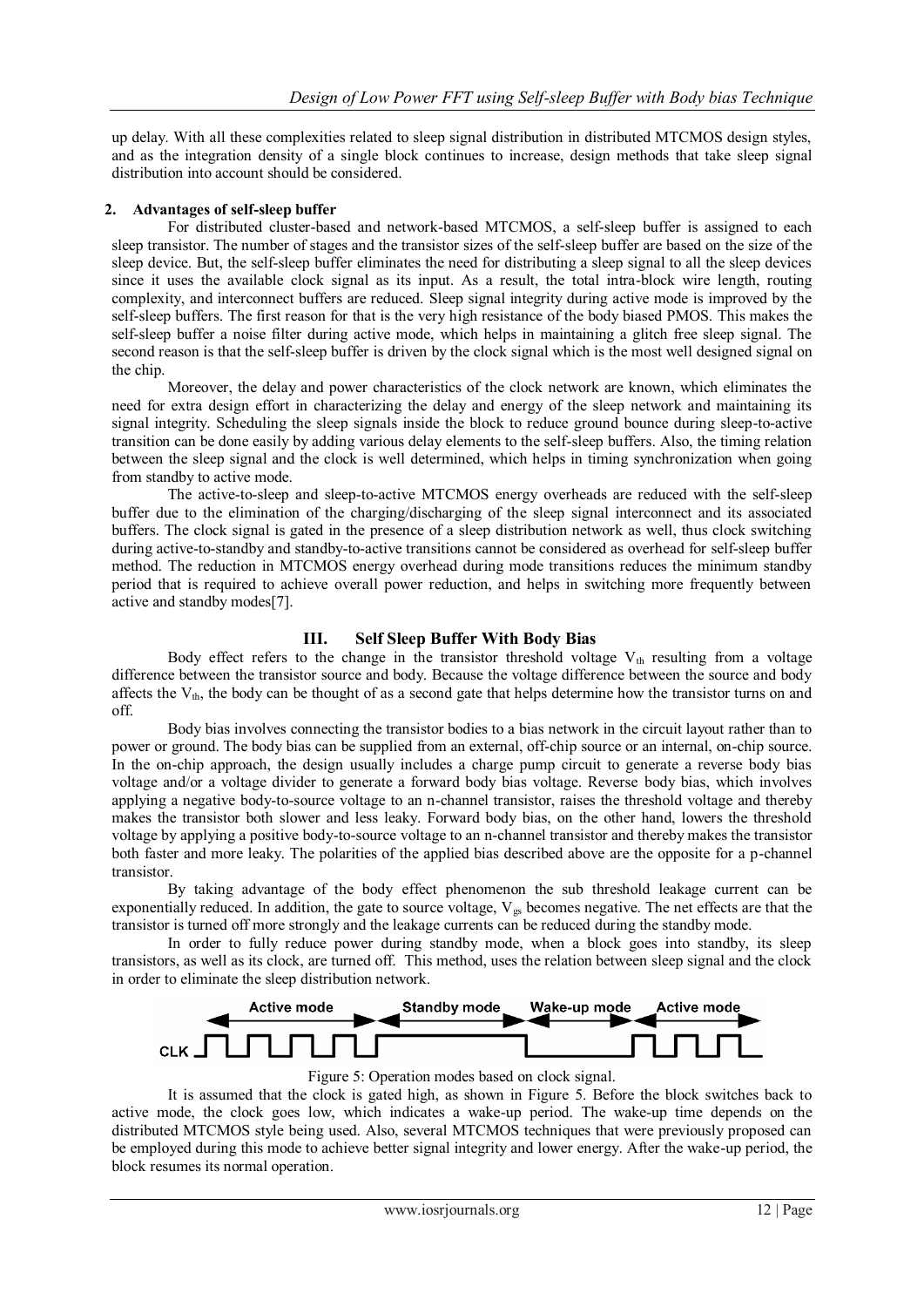Figure 6 presents a two stage dual- $V_{th}$  self-sleep buffer. The self-sleep buffer outputs the sleep signal based on the clock. In the active mode and during the low-phase of the clock, node X is low and node S (sleep) is high. During the high-phase of the clock, node X starts charging. The self sleep buffer should be designed such that at the worst corner, the voltage at node X cannot reach a level that causes a glitch at node S. Therefore, node S remains high during all the active period. Transistors  $N2$  and P2 have high and low  $V_{th}$ , respectively.

This increases the high to low switching threshold of the second stage inverter in the buffer, which helps in maintaining a glitch-free node S. Transistors N1 and P1 have minimum size channel length and width, in order to maintain the minimum possible clock loading. In the case of a large sleep device, extra stages can be added to the buffer to maintain the minimum possible clock load at the input. P1 and the P4 have high  $V_{th}$ , and the channel length of the transistors equals to the minimum channel length allowed by the design/manufacturing rules. Reverse body bias is used to increase the threshold voltage of PMOS transistor P4 of minimum size.



Figure 6: Self sleep buffer using body bias

Alternatively, in the case of a large sleep device, extra stages can be added to the buffer to maintain the minimum possible clock load at the input. P1 and the weak PMOS stack offers high  $V_{th}$ , and the channel length of the transistors in the weak PMOS stack equals to the maximum channel length  $(L_{max})$  allowed by the design/manufacturing rules[8]. But the self-sleep circuit with P-stack occupies more area compared body bias technique. With body bias technique comparatively 75% of area is saved for the self sleep circuit. The distributed design more number of blocks, still better savings in the area.

## **IV. LOW POWER FAST FOURIER TRANSFORM**

FFT is a critical block in signal processing applications. Decomposing is an important role in the FFT algorithms. There are two decomposed types of the FFT algorithm. One is decimation-in-time (DIT), and the other is decimation-in-frequency (DIF). The difference between these two types is in the input and output data ordering in signal flow graph (SFG). The DIT algorithm means that the time sequence is decomposed into small subsequence, and the DIF algorithm decomposes the frequency sequence. The Basic concept of 4 point FFT which applies Radix-2 architecture is shown in figure 7.

Figure 8 shows 4 point FFT circuit that can be implemented by using 4 butterfly processing elements as shown. Radix-2\_0 is designed with adders and subtractors as shown in figure 9. The functioning of the radix2 is according to the output equations. The outputs are addition and substraction of the input combinations. The equations for the outputs are, O1re=in1re+in2re; O1img=in1img+in2img; O2re=in1re-in2re; O2img=in1img-in2img;

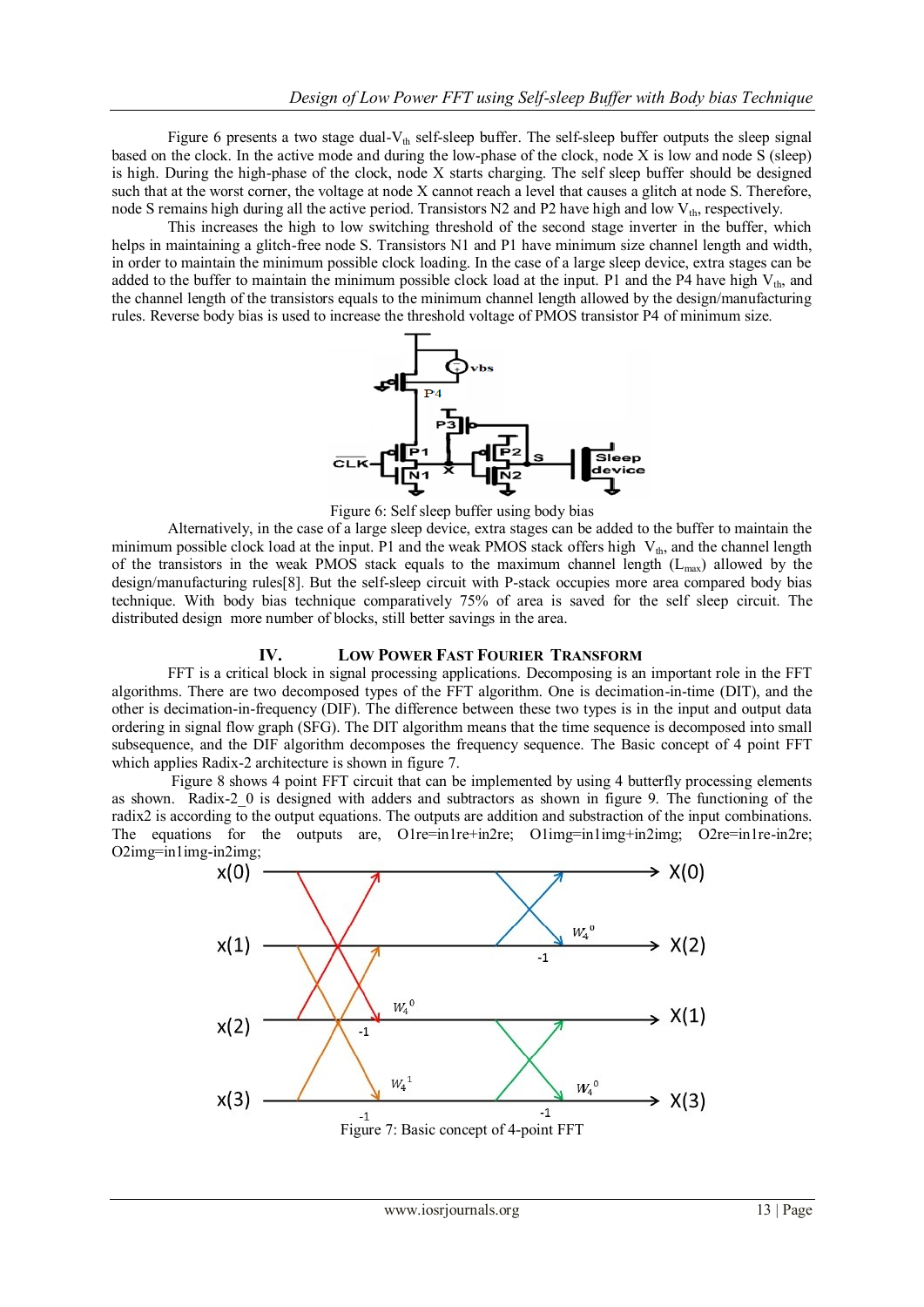

## **MULTIPLIER**

This section shows the MULTIPLIER to the MULTIPLIER3 subsystem. The MULTIPLIER subsystem multiplies a twiddle factor. The Complex number operation  $a_x + ja_y$  mutiple  $b_x + jb_y$  is

showed by  $a_x b_y - a_y b_y + j(a_x b_y + a_y b_x)$ . As following this process, multiple twiddle factors in terms

of complex input. Figure 5.11 shows the circuit blocks of the MULTIPLIER subsystem. The MULTIPLIER1 subsystems to the MULTIPLIER3 subsystem are of the same architecture as the MULTIPLIER subsystem against the constant block, the W\_real and the W\_imag of figure 5.11, parameters. Table 1 shows the Constant block parameters showing the twiddle factors depending on  $W_4^0 = 1 + 0j$  or  $W_4^1 = 0 - 1j$  in the MULT

subsystem, the MULTIPLIER subsystem [9]. The subsystem MULT multiplies the complex twiddle factor in terms of the complex input signals shown in table1. The Block diagram of FFT is shown in figure 10.



Figure 10: Architecture of the MULTIPLIER subsystem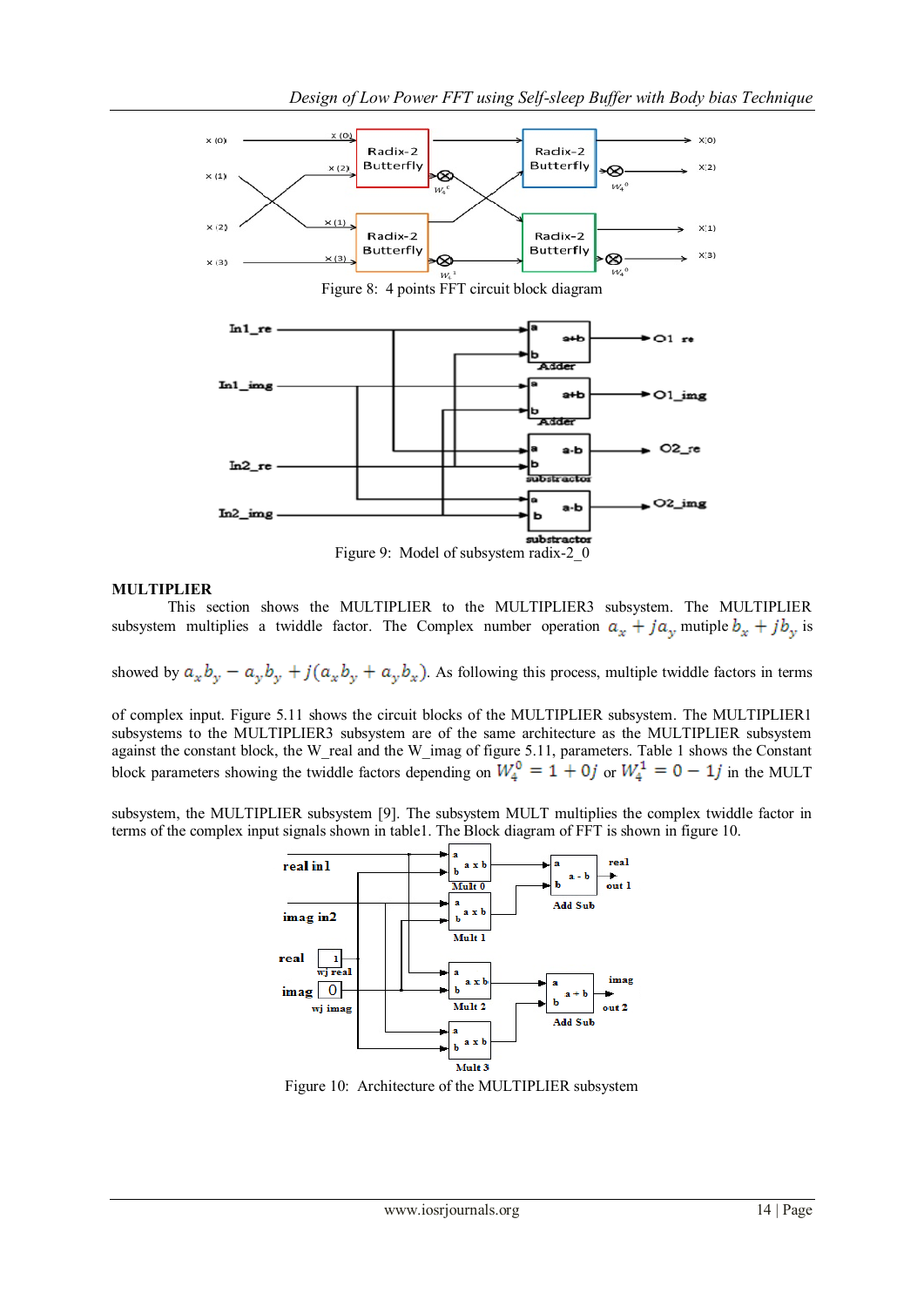

Figure 11: Design of 4 points FFT circuit for parallel input

## **V. RESULTS**

Self sleep buffer circuit with body bias technique consumes 481.7 nW and 25.5 nW of power in active and standby mode respectively. The table2, 3 and 4 shows the power comparisons made, in 90-nm CMOS process with  $V_{dd} = 1V$ . It is observed that 30 % of power savings are there in active mode for both Radix and multiplier blocks. Power savings are very high in standby mode for both the blocks. In FFT block compared to distributed and with self sleep much more power savings are observed in standby mode.

|  |  | Table 2: Power comparisons of radix-2 block |
|--|--|---------------------------------------------|
|--|--|---------------------------------------------|

| Design Module     | Radix-2 | radix-2 with self sleep buffer using body bias |  |
|-------------------|---------|------------------------------------------------|--|
|                   |         |                                                |  |
| Active power(uW)  |         | 35                                             |  |
|                   |         |                                                |  |
| Standby power(uW) | 0.70    | 0.215                                          |  |
|                   |         |                                                |  |

Table 3: Power comparisons of Multiplier block

| Design Module        |     | Multiplier block   Multiplier with self sleep buffer using body bias |
|----------------------|-----|----------------------------------------------------------------------|
| Active power $(mW)$  |     | -047                                                                 |
| Standby power $(uW)$ | 370 | 0.862                                                                |

Table 4 :Power comparisons of FFT block

| Design Module        |     | FFT block FFT with self sleep buffer using body bias |
|----------------------|-----|------------------------------------------------------|
|                      |     |                                                      |
| Active power $(mW)$  | 5.5 | 0.00519                                              |
|                      |     |                                                      |
| Standby power $(uW)$ | 400 | $1.949x10^{-6}$                                      |
|                      |     |                                                      |

Below is the table giving the delay comparisons calculated in 90nm CMOS technology. From the table 6.8 it is observed that the self sleep buffer with transistor as diode yields less delays. The standby to active delay